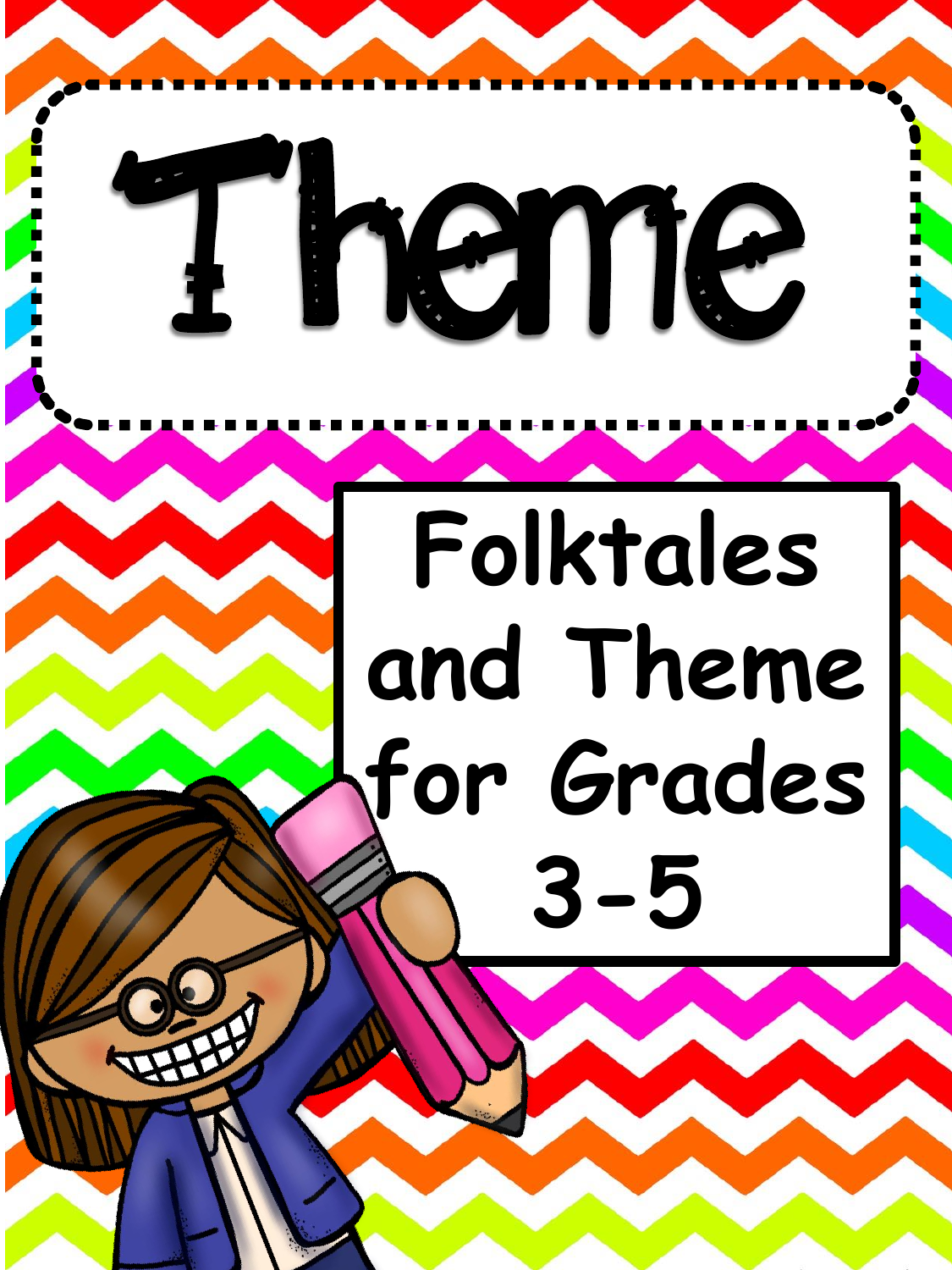# The **G**oose with the **G**olden Eggs

One day a monkey went to the nest of his Goose and found an egg that was yellow and glittering. When he took it up it was as heavy as lead. He was going to throw it away, because he though at trick had been played upon him. Every morning the same thing occurred, and he soon became rich by selling eggs. As he grew rich he grew greedy. He wanted to have all of the gold eggs that the Goose could give. So he killed the Goose, but when he opened it he found nothing. There were no golden eggs!

#### **Think!!!**

Think about what the character does and says. What message about life do you think the author wants you to know?

\_\_\_\_\_\_\_\_\_\_\_\_\_\_\_\_\_\_\_\_\_\_\_\_\_\_\_\_\_\_\_\_\_\_\_\_\_\_\_\_\_\_\_\_\_\_\_\_\_\_\_\_

\_\_\_\_\_\_\_\_\_\_\_\_\_\_\_\_\_\_\_\_\_\_\_\_\_\_\_\_\_\_\_\_\_\_\_\_\_\_\_\_\_\_\_\_\_\_\_\_\_\_\_\_

\_\_\_\_\_\_\_\_\_\_\_\_\_\_\_\_\_\_\_\_\_\_\_\_\_\_\_\_\_\_\_\_\_\_\_\_\_\_\_\_\_\_\_\_\_\_\_\_\_\_\_\_

What is the theme of this story?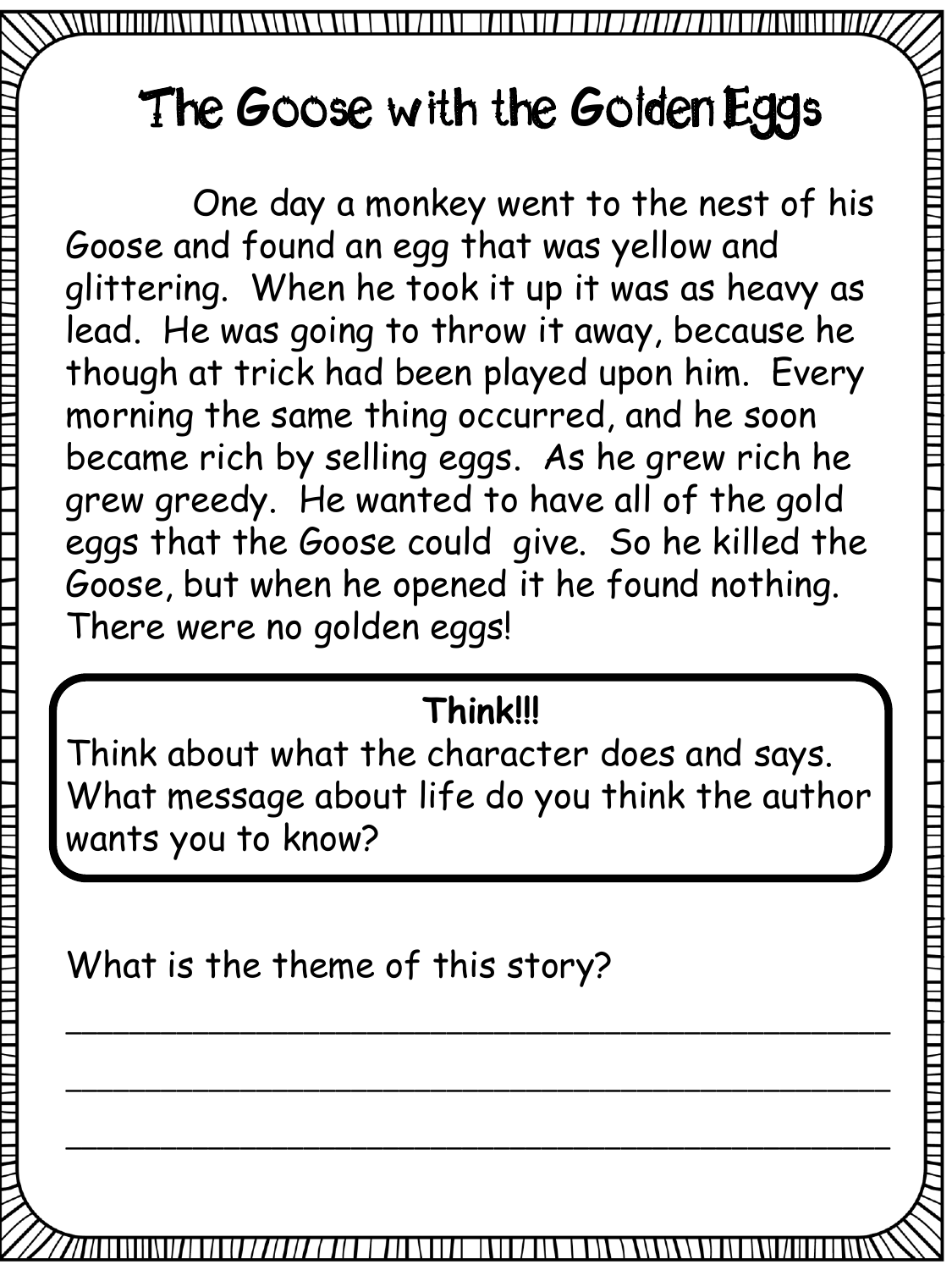### The Fox and the Crane

At one time the Fox and the Stork were very good friends. So the Fox invited the Stork to dinner, and for a joke served the Stork nothing but soup in a shallow dish. It was too hard for the Stork to eat the soup. He could only wet the end of his long bill in it. This left him very hungry. The next night, the Crane asked the Fox to eat at his house. When they were seated at the table all there was for dinner was a very long-necked jar with a narrow mouth filled with food. The Fox could not insert his snout into the jar so he was unable to eat. He left there very hungry!

#### **Think!!!**

Think about what the character does and says. What message about life do you think the author wants you to know?

\_\_\_\_\_\_\_\_\_\_\_\_\_\_\_\_\_\_\_\_\_\_\_\_\_\_\_\_\_\_\_\_\_\_\_\_\_\_\_\_\_\_\_\_\_\_\_\_\_\_\_\_

\_\_\_\_\_\_\_\_\_\_\_\_\_\_\_\_\_\_\_\_\_\_\_\_\_\_\_\_\_\_\_\_\_\_\_\_\_\_\_\_\_\_\_\_\_\_\_\_\_\_\_\_

\_\_\_\_\_\_\_\_\_\_\_\_\_\_\_\_\_\_\_\_\_\_\_\_\_\_\_\_\_\_\_\_\_\_\_\_\_\_\_\_\_\_\_\_\_\_\_\_\_\_\_\_

What is the theme of this story?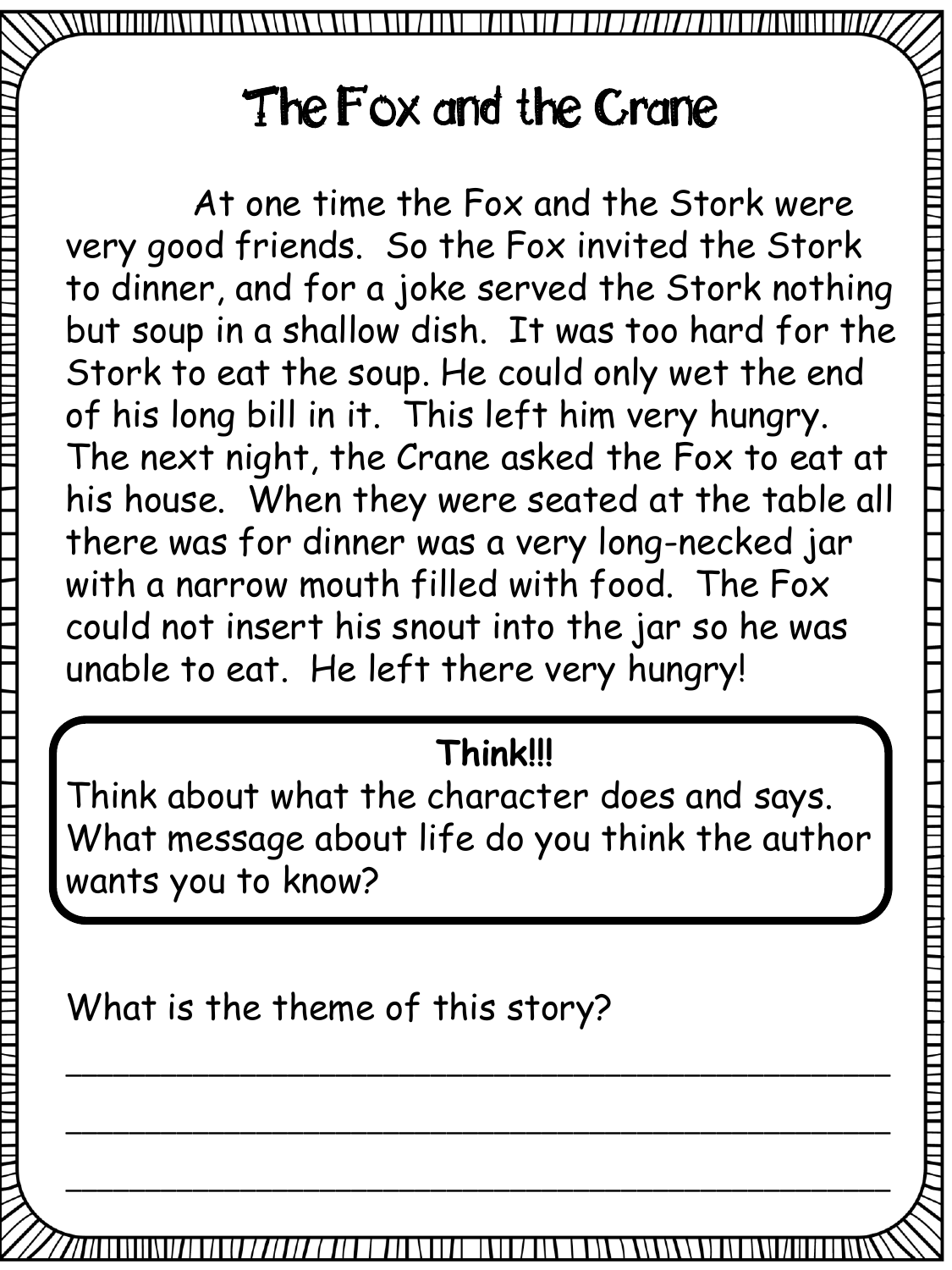## The Monkey and the Cookies

A monkey put his hand into a jar of cookies. He grasped as many as he could possibly hold, but when he tried to pull out his hand, he was prevented from doing so by the neck of the cookie jar. Unwilling to lose the cookies, and yet unable to withdraw his hand, he burst into tears.

#### **Think!!!**

Think about what the character does and says. What message about life do you think the author wants you to know?

What is the theme of this story?